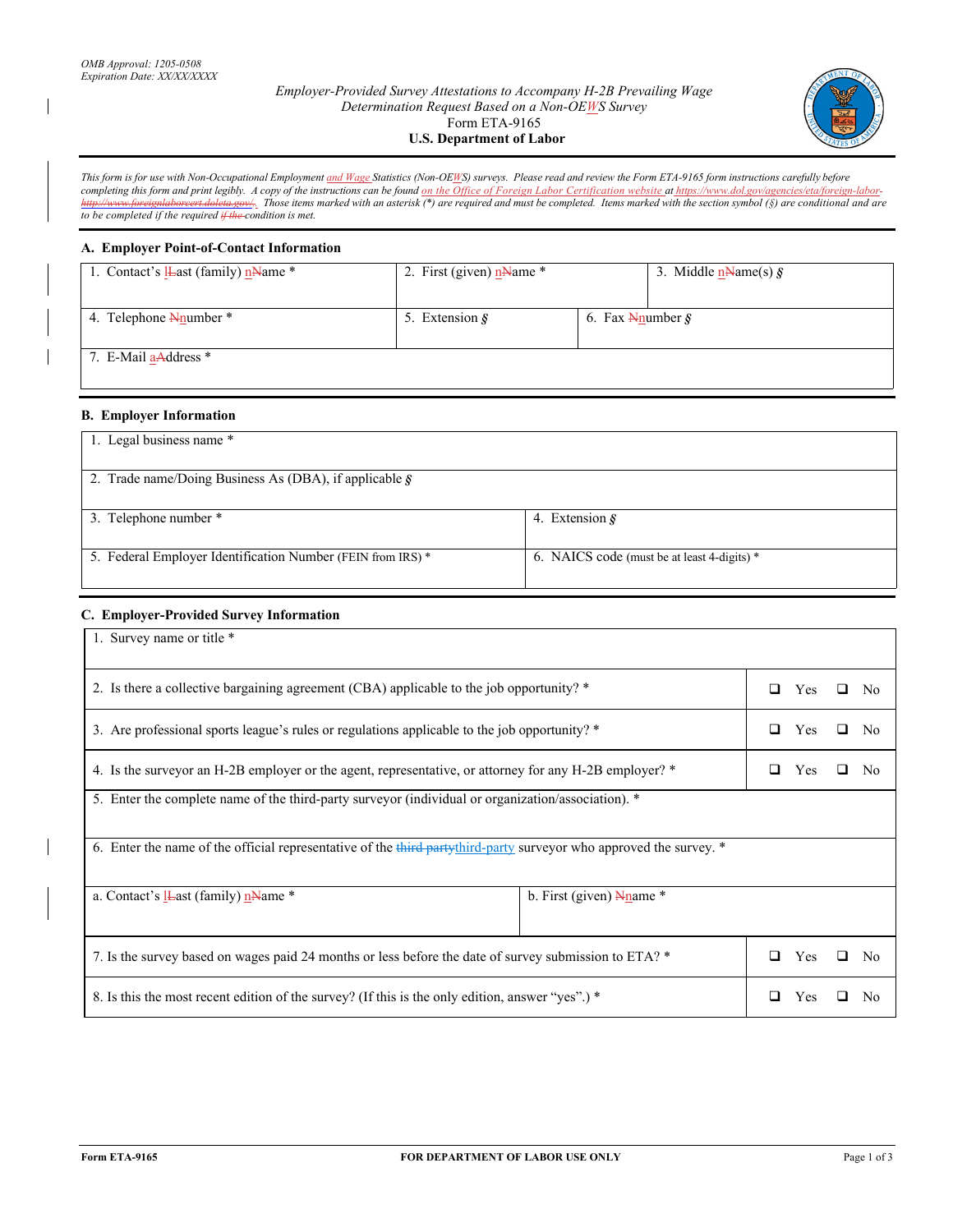$\overline{\phantom{a}}$ 

 $\overline{\phantom{a}}$ 



| D. Relationship to job opportunity listed on the Form ETA-9141                                                                                    |                            |
|---------------------------------------------------------------------------------------------------------------------------------------------------|----------------------------|
| 1. Title(s) of the job(s) included in the survey $*$                                                                                              |                            |
| 2. Duties of the job(s) included in the survey (attach additional sheets as necessary) *                                                          |                            |
|                                                                                                                                                   |                            |
|                                                                                                                                                   |                            |
|                                                                                                                                                   |                            |
|                                                                                                                                                   |                            |
|                                                                                                                                                   |                            |
|                                                                                                                                                   |                            |
|                                                                                                                                                   |                            |
|                                                                                                                                                   |                            |
| 3. Identify the area of intended employment covered by the survey. *                                                                              |                            |
| (Please refer to the instructions for the definition of area of intended employment)                                                              |                            |
|                                                                                                                                                   |                            |
|                                                                                                                                                   |                            |
| 4. Was the survey expanded to include workers beyond the area of intended employment? *                                                           | $\Box$ Yes<br>$\square$ No |
| 4a. If yes to question 4, provide the geographic area surveyed $\boldsymbol{\hat{S}}$                                                             |                            |
|                                                                                                                                                   |                            |
|                                                                                                                                                   |                            |
| 4b. If yes to question 4, indicate the reason(s) the survey was expanded beyond the area of intended employment<br>(check all that apply) $\oint$ |                            |
| $\Box$ to meet the 30 worker minimum. §                                                                                                           |                            |
| $\Box$ to meet the 3 employer minimum. §                                                                                                          |                            |
| <b>E. Survey Methodology</b>                                                                                                                      |                            |
|                                                                                                                                                   |                            |

| 1. For the geographic area surveyed, provide the universe (number) of employers determined to employ workers in the<br>Occupationoccupation, including employers who were not surveyed. * |            |           |
|-------------------------------------------------------------------------------------------------------------------------------------------------------------------------------------------|------------|-----------|
| 2. For the geographic area surveyed, provide the sources used to determine the universe (number) of employers who<br>employ workers in the occupation: *                                  |            |           |
| 3. For the geographic area surveyed, did the surveyor attempt to contact: ? * (Choose only one)                                                                                           |            |           |
| $\Box$ All employers employing workers in occupation(s)<br>$\Box$ A sample of employers in the geographic area                                                                            |            |           |
| 3a. If a sample, was the sample randomly selected? $\mathcal{S}$                                                                                                                          | $\Box$ Yes | $\Box$ No |
| 3b. If a sample, provide a brief summary of the procedures used to randomize the sample: $\hat{g}$                                                                                        |            |           |
|                                                                                                                                                                                           |            |           |
|                                                                                                                                                                                           |            |           |
|                                                                                                                                                                                           |            |           |
| 4. The total number of employers from whom the surveyor attempted to solicit a survey response: *                                                                                         |            |           |